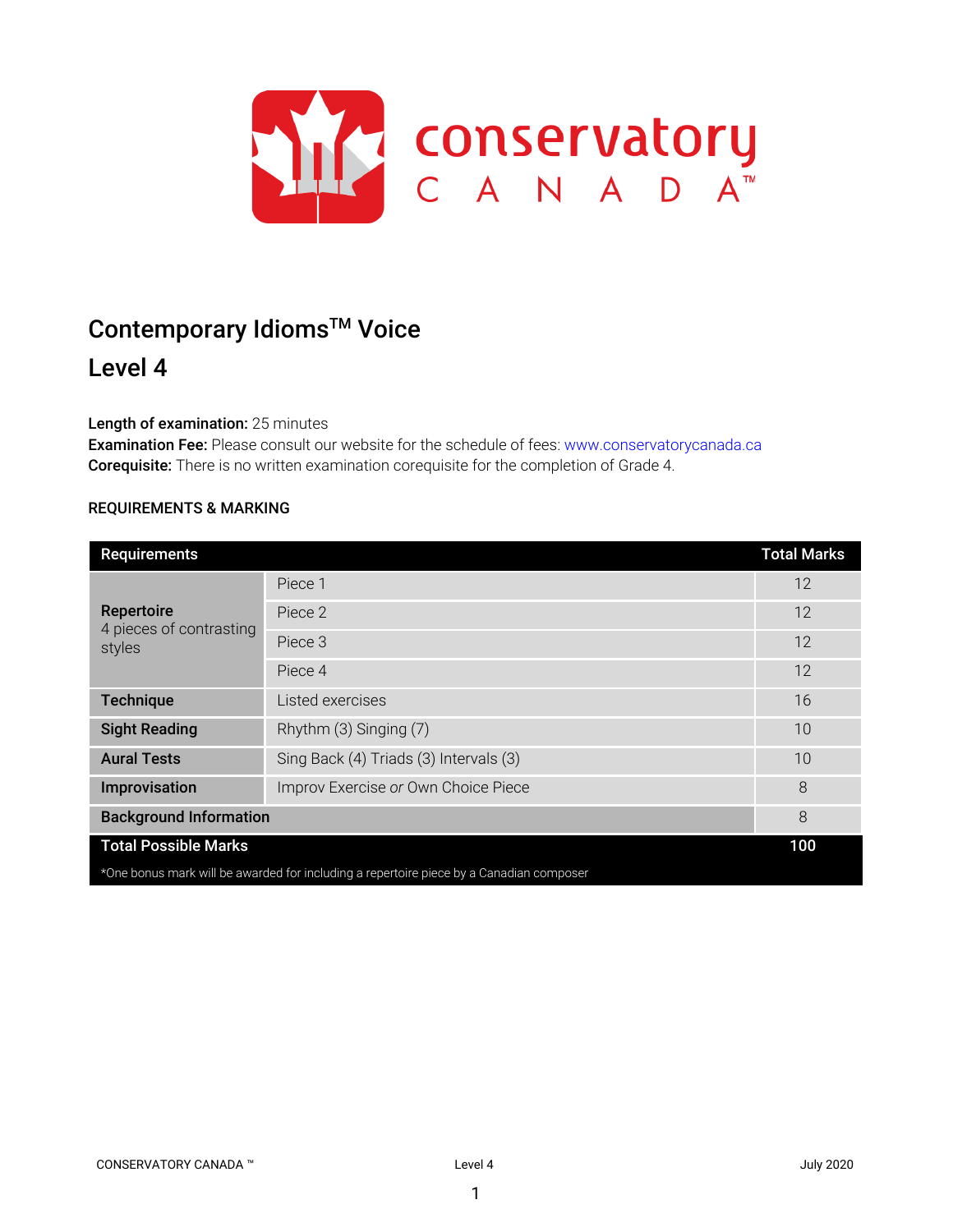# **REPERTOIRE**

- Candidates are required to perform FOUR pieces from the Repertoire List, contrasting in key, tempo, mood and subject. Your choices must include at least two different composers. All pieces must be sung from memory and may be transposed to suit the compass of the candidate's voice.
- One of the repertoire pieces may be chosen from any level higher.
- The Repertoire List is updated regularly to include newer music, and is available for download on the CI Voice page.
- Due to time and space constraints, Musical Theatre selections may not be performed with elaborate choreography, costumes, props, or dance breaks.
- The use of a microphone is optional at this level, and must be provided by the student, along with appropriate sound equipment (speaker, amplifier) if used.
- Repertoire that is currently not on our lists can be used as Repertoire pieces with prior approval. The score must be provided to the Registrar (registrar@conservatorycanada.ca) with the requested grade level. There is no charge for this service and candidates will be furnished with an approval letter to present to the examiner at the examination.
- Any edition of the music may be used for the examination, without prior approval. Downloaded online copies must belong to the public domain or be authentic, purchased copies for which the user has obtained rights for using. Photocopies of pieces held without permission are not to be used for examinations.
- Candidates are free to alter/interpret music in their editions in the following ways, as long as the performance is level appropriate:
	- Condense pieces by eliminating repetitive verses and creating concise arrangements.
	- Create or add a solo section (either improvising or original interpretation).
	- Edit the notation and rhythm of pop stylings to bring the performance closer to a more realistic representation of the original recorded version or live performance version, or to make the music more accessible and level appropriate for the candidate.
	- Use lead sheets for learning repertoire. Candidates may present a lead sheet as their official sheet music to the examiner at the exam (either written out by hand or purchased).
- Candidates may provide accompaniment for any of their songs in any of the following ways, providing their own audio equipment:
	- Collaborative pianist
	- Backing tracks (without audible vocal lines)
	- Guitarist
	- Self-accompanying

# TECHNICAL TESTS

Candidates must be prepared to sing any or all of the exercises below, in the following manner:

- Sung either to vowels, (IPA): ee [*i*],ay [*e*], ah [*a*], oh [*o*], oo [*u*]; OR solfege syllables/tonic sol-fa names (Grades 1–4 only). In either case, vowel quality will be given assessment priority.
- In exercises where scat syllables are given, candidates may either use the given syllables or choose their own.
- Sung without accompaniment.
- A different starting pitch for each exercise will be given by the examiner. The candidate may request an alternate starting note and teachers may include a candidate's preferred range for each exercise with the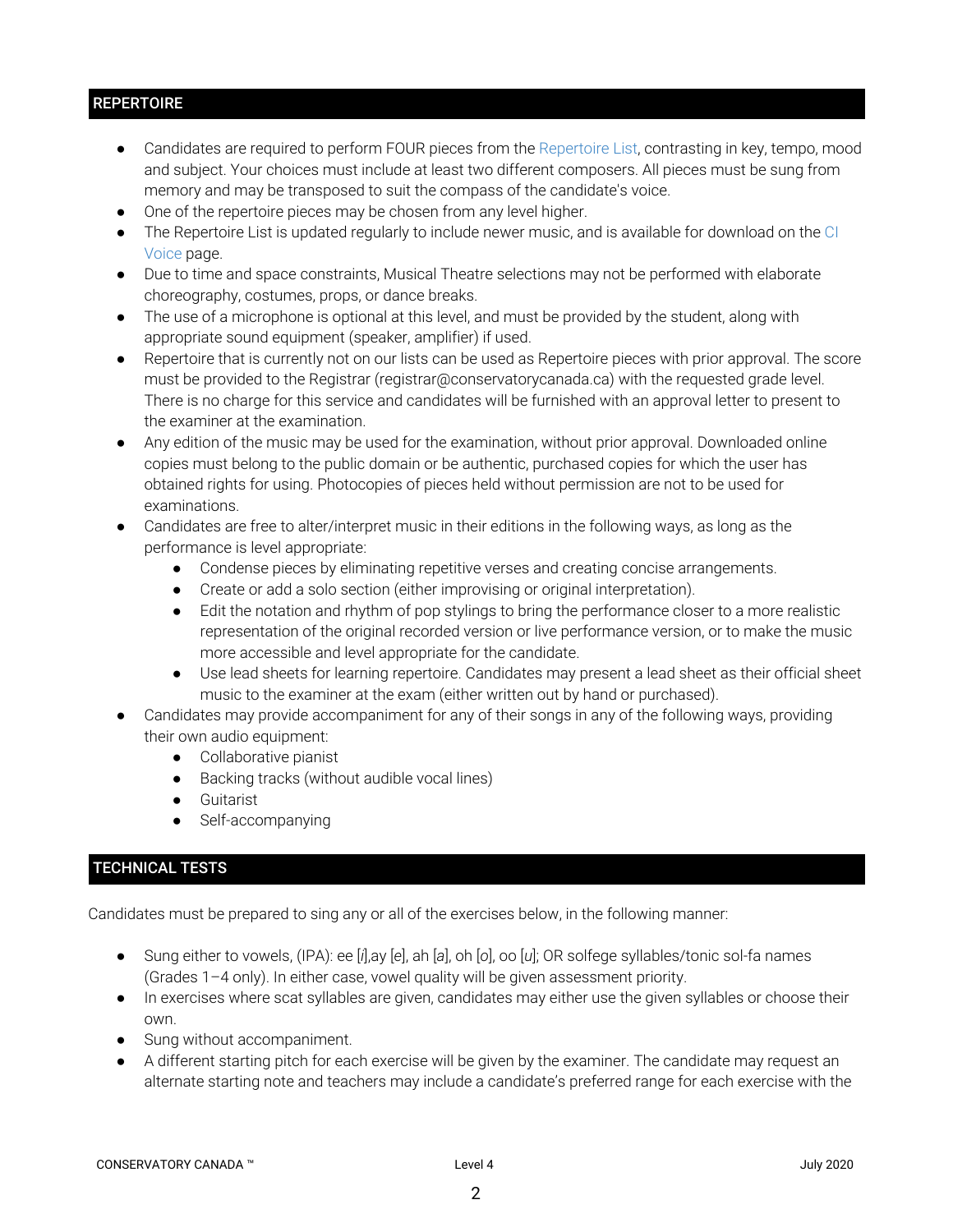repertoire list submitted to the examiner. This must include more than one starting note and is designed to aid the examiner in understanding the candidate's vocal range.

- Metronome markings are to be regarded as minimum speeds.
- Exercises must be sung in one breath, unless a breath mark is indicated by a comma. In some cases, optional breath marks are included in parenthesis.
- Slurs indicate legato singing; staccato marks indicate staccato singing.





#### SIGHT READING

Candidates will be given a brief period to scan the score for the following two tests: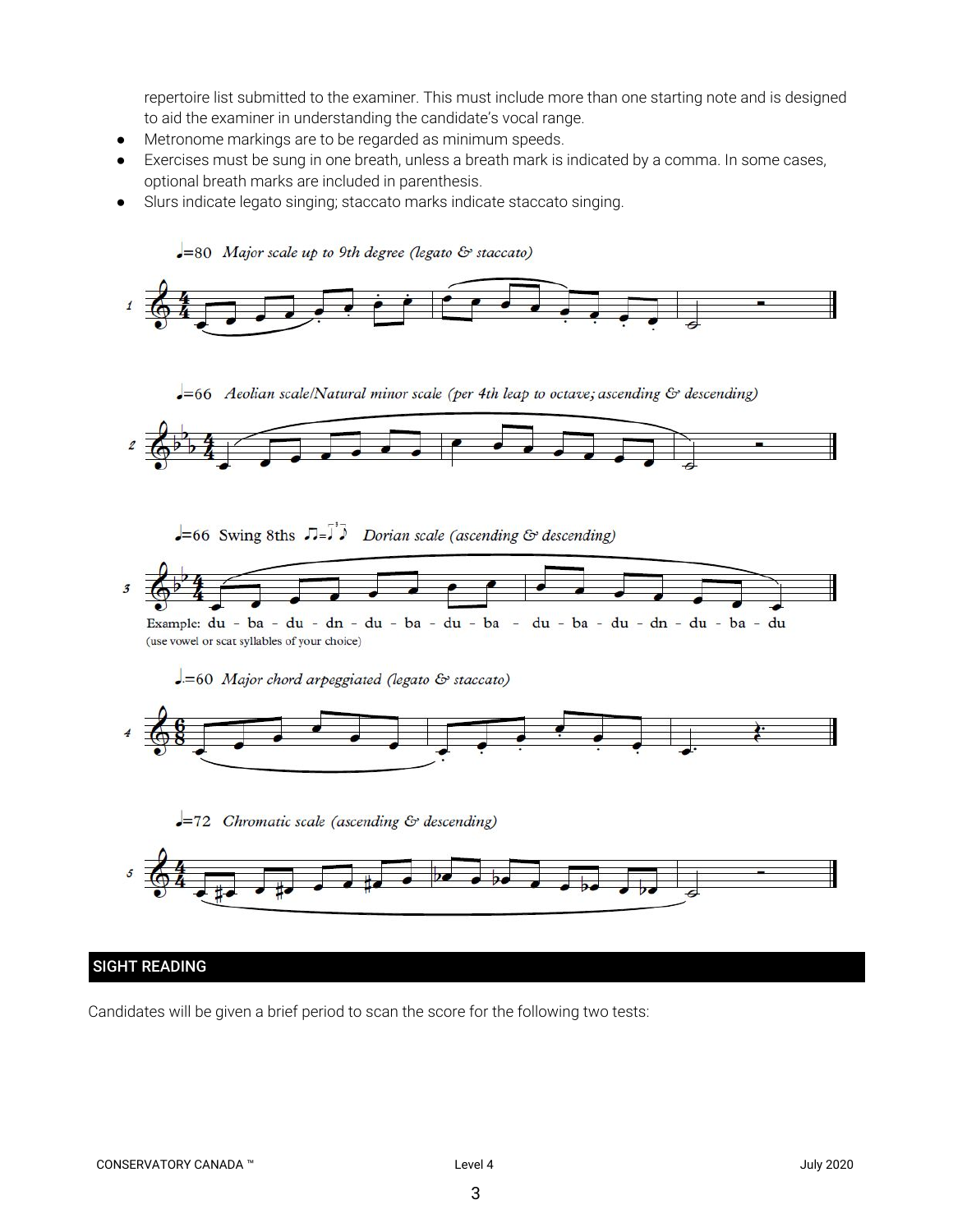#### Rhythm

Tap or clap (at the candidate's choice) a rhythm, 4 bars in length.

- Time signature may be either 3/4 or 4/4.
- Note values may include sixteenth, eighth, dotted eighth, quarter, dotted quarter, half, dotted half and whole.
- Rest values may include eighth, quarter, half and whole.

#### *Example:*



#### Singing

Sing at sight a simple, unaccompanied, 4-bar melody within the range of an octave, including the lower leading tone. Candidates may use any vowel of their choice, solfege syllables, or numbers. The examiner will play a I-IV-V-I chord progression (with the leading note to tonic in the upper part) on the piano to establish the tonality, followed by the tonic note.

- *●* The melody may be in any major key with up to three sharps or flats, with a time signature of either 3/4 or 4/4 time.
- Note values may include eighth, quarter, half, dotted half and whole.
- Rest values include quarter, half and whole.
- Intervals used will be 2nd, 3rds, 4ths and 5ths..
- The melody will begin on the tonic note.

#### *Example:*



# AURAL TESTS

Candidates will be required to complete the following three tests:

#### Sing Back

Sing back on any vowel (at the candidate's choice), a short melody of six to eight notes in 2/4, 3/4 or 4/4 time. The melody will be based on the first five notes of a major scale and will begin on the tonic note. The examiner will:

- Name the key—either C, G, D or F major.
- Play the tonic four-note chord in broken form.
- Play the melody twice.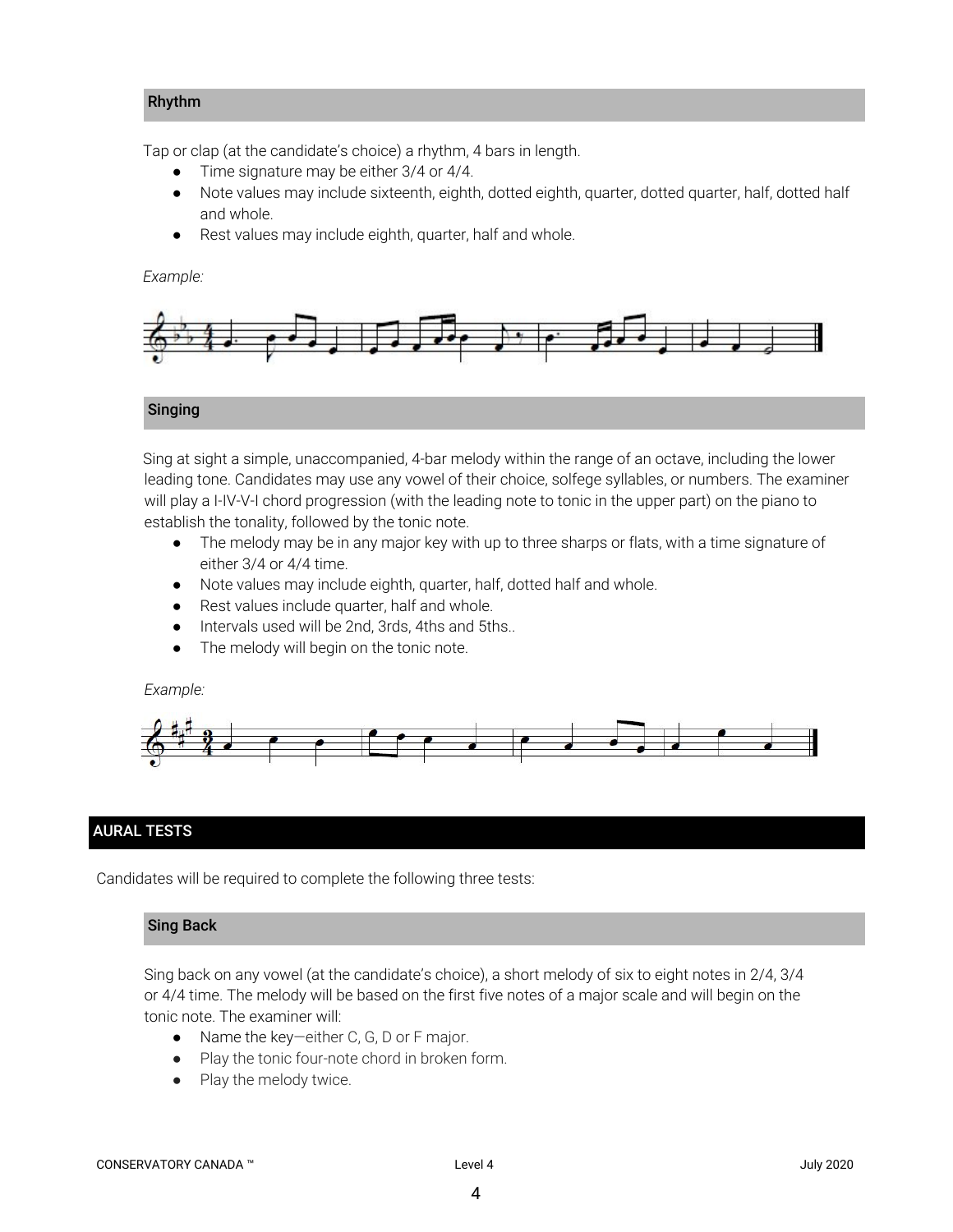*Example:*



#### Triad Identification

Identify major and minor triads played once by the examiner. The triads will be in root position, and will be played in solid form.

# Intervals

Identify or sing any of the following intervals

- If identifying, the intervals will be played once in broken form by the examiner.
- If singing, the examiner will provide a starting note.

| Ascending   | Descending  |
|-------------|-------------|
| Minor 3rd   |             |
| Major 3rd   |             |
| Perfect 4th | Perfect 4th |
| Perfect 5th | Perfect 5th |
| Perfect 8th | Perfect 8th |

# IMPROVISATION *or* OWN CHOICE PIECE

Candidates must choose to prepare ONE of the following:

#### Improvisation Exercise

- Candidates taking this option must choose one of the well known tunes provided, and be able to sing along to one of the accompanying backing tracks played by the examiner (available for download on the [Contemporary](https://conservatorycanada.ca/syllabi/contemporary-voice/) Idioms Voice syllabus page.) They must create their own stylistic improvisation at the designated section of the track, as shown on the lead sheet.
- Sample lead sheets outlining the structure of the backing tracks are also provided at the above link.
- Candidates are encouraged to use stylistically appropriate scat syllables or vowels in their improvisation.
- Titles include:
	- Summertime
	- Fly Me to the Moon
	- Sunny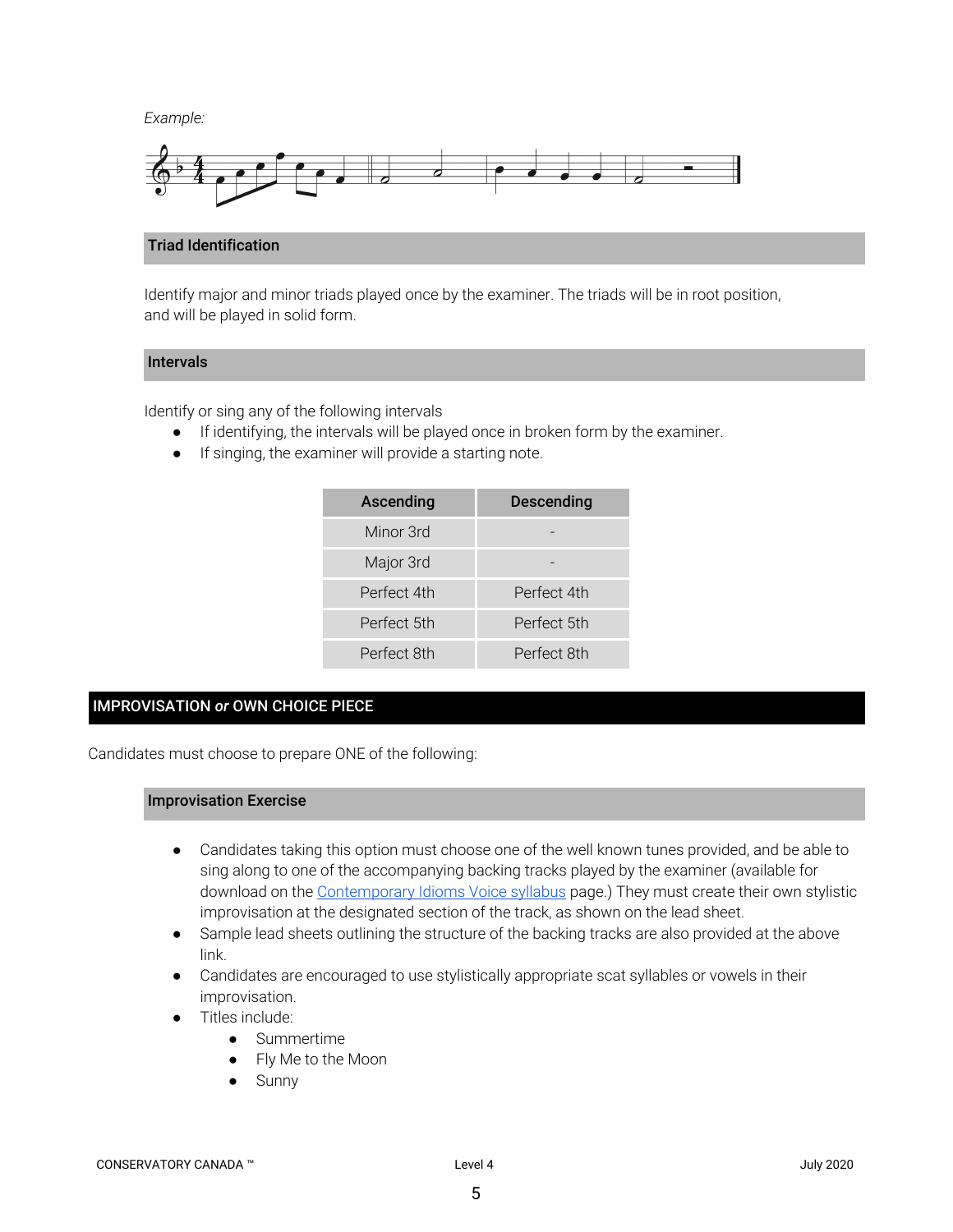#### Own Choice Piece

- The own choice piece may or may not be taken from the Repertoire Lists.
- This piece is chosen at the discretion of the teacher and student and does not require prior approval, but should be equivalent or higher in difficulty than the other pieces at this level.
- The piece must be suitable for the candidate's voice and age.
- Must be sung from memory.
- Vocal duets are acceptable, provided the candidate's part is equivalent in difficulty to this level, and a second vocalist covers the second part. The second part may be sung by the teacher.

### BACKGROUND INFORMATION

Candidates must be prepared to give verbal answers to the following questions pertaining to the repertoire pieces, and demonstrate the following elements on the piano:

- 1. Without reference to the score, give the title, composer/arranger, and key of each repertoire piece. Students will not be expected to identify keys of modern pieces that are non-diatonic (i.e. atonal, modal, etc.).
- 2. Explain all signs (including clefs, time signatures, key signatures, accidentals, etc.), articulation markings (legato, staccato, accents, phrase or slur markings, etc.), dynamic markings, tempo markings, and other musical terms found in each repertoire piece.
- 3. Explain the meaning or significance of the title of each repertoire piece.
- 4. Give a few relevant details about the composer for each repertoire piece.
- 5. Find and play any white or black key within two octaves above or below middle C, as requested by the examiner. Candidates will not be required to read the notes from a score.
- 6. Play a major root position triad on any white or black key within two octaves above or below middle C, as requested by the examiner. The candidate must also be prepared to change the major triad into a minor triad by lowering the third. Candidates will not be required to read the triad from a score.

# REPERTOIRE LIST

Listed titles are most easily sourced using an online download webstore such as musicnotes.com or sheetmusicplus.com. Compilation albums by various publishers may feature these songs, however the titles of such publications are changed and re-published frequently. We have included composers for Musical/Film titles for clarification.

#### MUSICAL THEATRE AND FILM

A Cock Eyed Optimist (South Pacific) Broadway Baby (Follies)

Christmas Lullaby (Songs for a New World) Fabulous (High School Musical 2) Get Me to the Church on Time (My Fair Lady) Home (Wonderland)